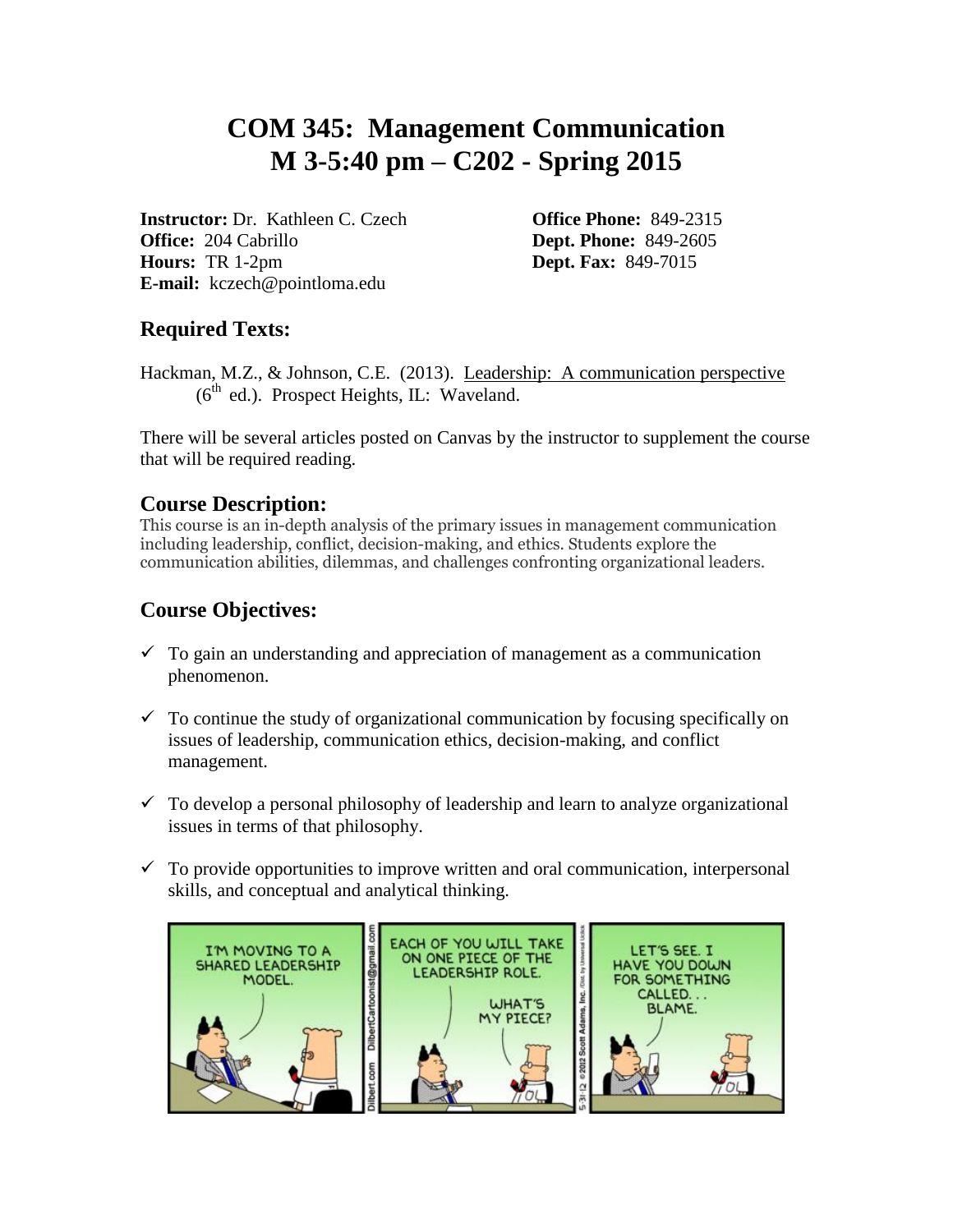## **Explanation of Class Assignments:**

- **Leadership Book Review** (50 pts): Each student will be responsible for selecting and reviewing one book related to leadership. The goal of your review is to concisely summarize and evaluate the book.
- $\checkmark$  **Movie Review** (25pts): There will be a movie shown in class illustrating the principles of leadership. A 2-3 page paper explaining how the movie applies to specific theories of leadership will be assigned.
- $\checkmark$  Leadership Current Event Presentation (75 pts): Each small group will select a current organizational issue relating to leadership and prepare and deliver a 20 minute workshop on the issue to the rest of the class. The issue / event you select should be directly related (focused) on leadership and the topics covered by this course. It's always a good idea to have your event/issue approved in advance by the instructor before you proceed.
- $\checkmark$  Leadership Philosophy (100 pts):

Each student will research (a minimum of 10 scholarly articles) on an issue related to leadership and write a 4-5 page review of literature on that topic. Then each student will write a 2-3 page philosophy of their own based of of their research, lectures, and text.

- $\checkmark$  Mid-Term Exam (100 pts): The Midterm Exam will cover all the material in the readings and discussion up to that point in the course. The exam will be objective (multiple choice).
- **Final Exam** (100 pts): The Final Exam will cover all the material in the readings and discussion from the midterm to the end of the course. The exam will be objective (multiple choice).
- $\checkmark$  Quizzes (50 pts): Quizzes over assigned readings may be given at any time, announced or unannounced by the professor.

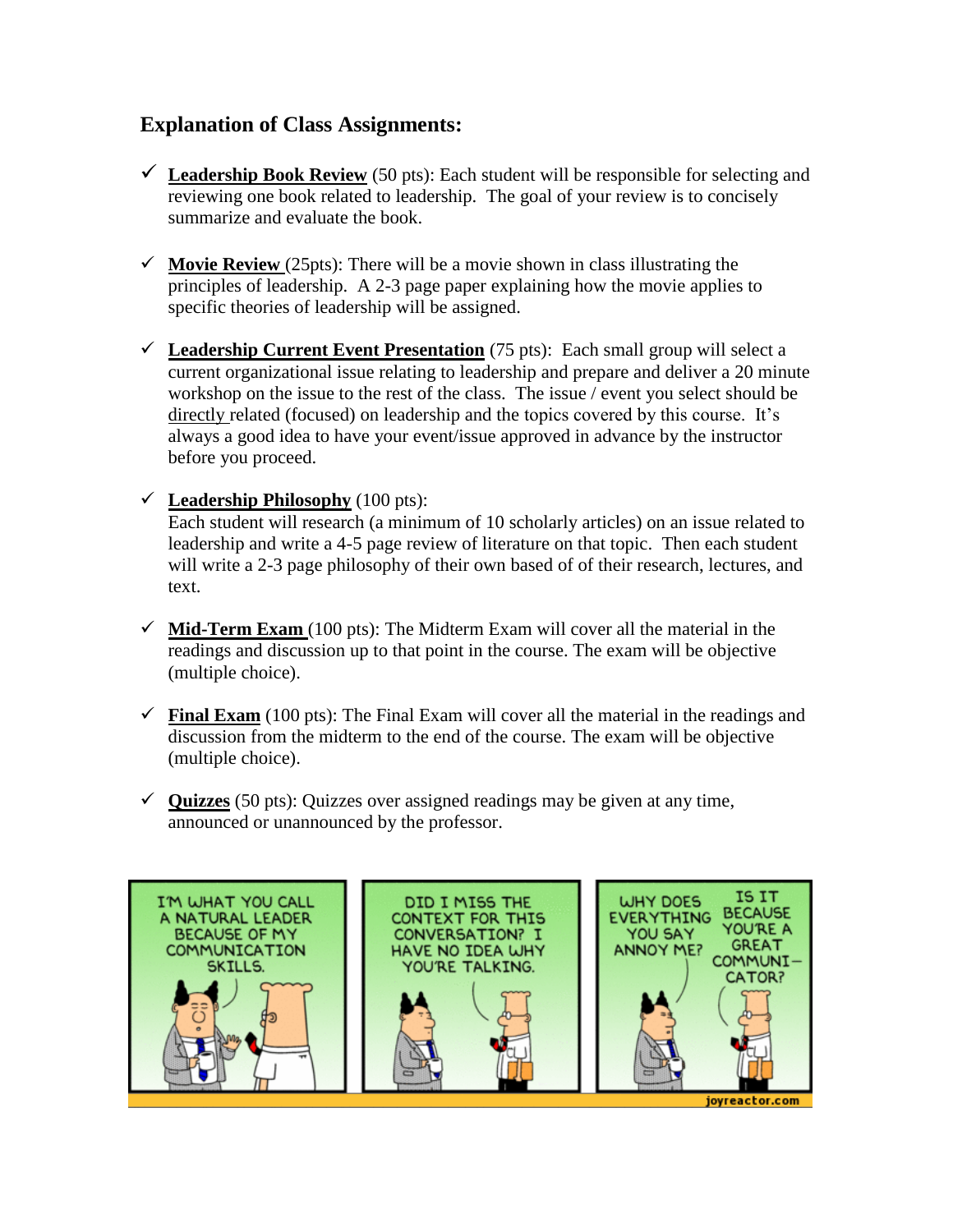## **Grading:**

|                                   | <b>Possible Points</b> | <b>Your Score</b> |
|-----------------------------------|------------------------|-------------------|
| <b>Book Review</b>                | 50 pts                 |                   |
| Movie Analysis                    | $25$ pts               |                   |
| <b>Current Event Presentation</b> | 75 pts                 |                   |
| Mid-Term Exam                     | $100$ pts              |                   |
| Philosophy Paper                  | $100$ pts              |                   |
| Final Exam                        | $100$ pts              |                   |
| Quizzes                           | 50pts                  |                   |
| <b>Total</b>                      | $500$ pts              |                   |

# **Grading Scale:**

| Grade        | Percent | Points      | Grade | Percent   | Points      |
|--------------|---------|-------------|-------|-----------|-------------|
| A            | 93-100  | $463 - 500$ |       | $73 - 76$ | $363 - 382$ |
| $A-$         | 90-92   | $448 - 462$ | $C-$  | $70-72$   | $348 - 362$ |
| $B+$         | 87-89   | $433 - 447$ | $D+$  | 67-69     | $333 - 347$ |
| $\mathbf{B}$ | 83-86   | $413 - 432$ | D     | 63-66     | $318 - 332$ |
| $B-$         | 80-82   | $398 - 412$ | $D-$  | $60 - 62$ | $298 - 317$ |
| $C+$         | 77-79   | $383 - 397$ | F     | $0-59$    | $0 - 297$   |

## **Grade Concerns:**

If you feel that you were unjustly evaluated on any assignment, please talk with me within 2 weeks after the assignment has been returned. An appeal is welcome by scheduling an appointment or coming to my office hours. Please come with a well reasoned and written explanation of why the grade should be changed, and I will be happy to discuss it with you. Asking for an appeal and defending your case does not secure, nor imply a change of grade. If at any point during the course you are concerned with your overall class grade or other issues in the course, please feel free to make an appointment or stop by my office. I want to help you learn and succeed in this course.

#### **Assignments:**

All assignments must be typed. Hand written work will not be accepted. Please note that APA standards will be expected on all papers. All papers should be 12pt Times New Roman font. There should be no grammatical errors or misspelled words in your assignments. Always proof read your assignments and have someone else proof them too.

The real world operated under the assumption that when a deadline is established, it must be met. People fail to meet deadlines, lose their jobs, and companies that don't meet deadlines lose money and go bankrupt. You are expected to have your assignments in ON TIME.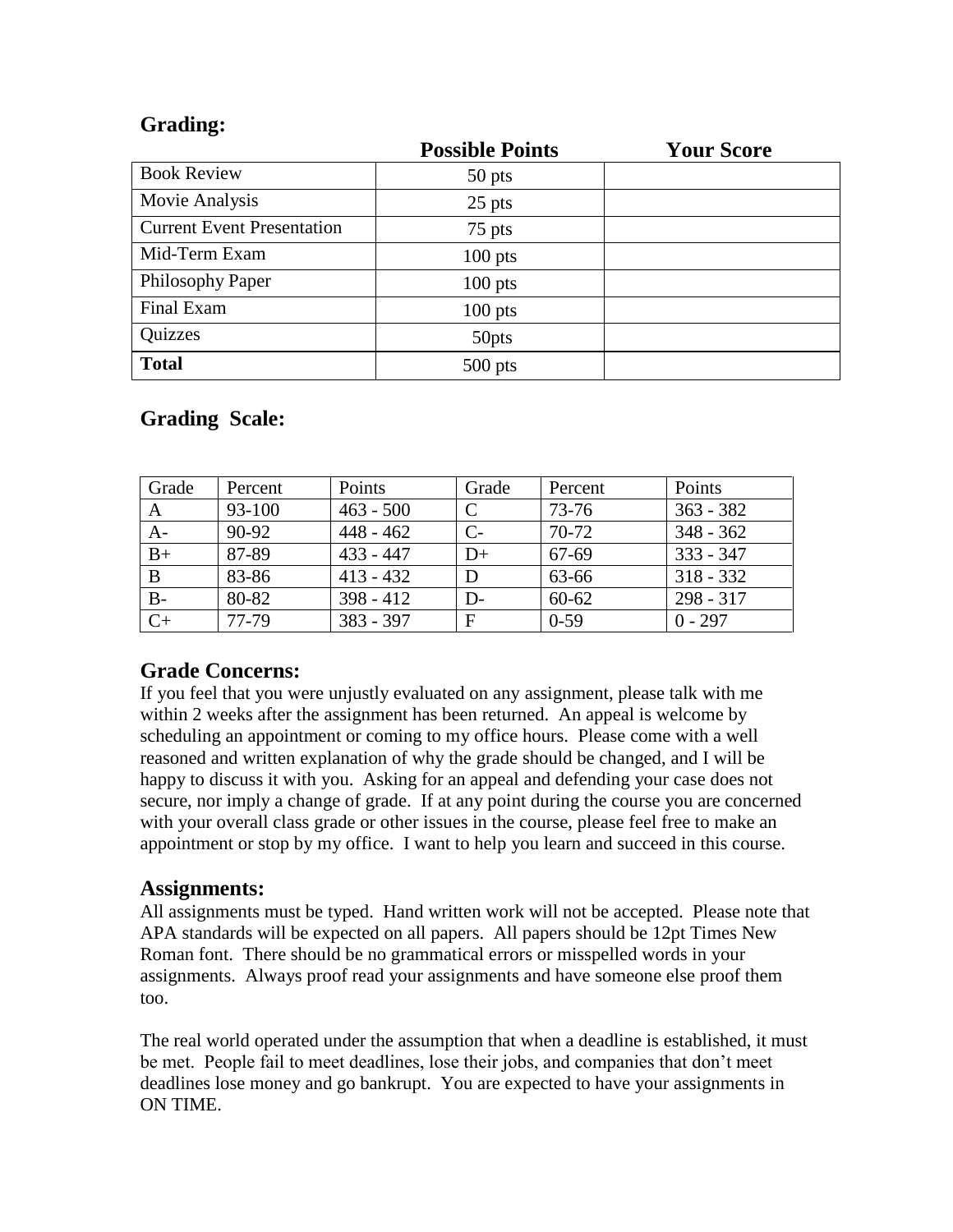#### **Academic Dishonesty:**

Academic dishonesty is the act of presenting information, ideas, and/or concepts as one's own when in reality they are the results of another person's creativity and effort. Therefore, cheating and/or plagiarism of any kind will not be tolerated. Academic dishonesty will result in a failing grade for the course.

#### **Attendance Policy:**

You will be allowed 1 excused or unexcused absences for any reason. The third absence will result in the lowering of the final grade by one grade step (i.e., B to a B-). After the second absence, every other absence lowers the grade by one grade step. Attendance in class means that you are fully attending to the course. Students who choose to read the paper, engage in irrelevant and disruptive conversations, study for your next class exam, etc… will be counted as absent for that day. Please plan accordingly and use your absences wisely. There are no exceptions to this policy so please do not ask (barring serious illness or tragedy, of course).

## **Make-up's and Extra Credit:**

All assignments are due on the date specified in the syllabus, within 5 minutes of the beginning of the class period. Late assignments are accepted with penalties. Your grade on the assignment will be lowered a grade for each day it is late. After three days the assignment will not be accepted. I am not responsible for turning in your assignments on time – YOU ARE! Please be responsible and figure out how you will get the assignment done and turned into me. In the event of an unexpected and unavoidable scheduling conflict, it is your responsibility to make prior arrangements (well in advance) with me to resolve problem. Excuses after the assignment dates are unacceptable with the exception of extreme circumstances (death in the family, severe illness requiring medical attention…). Extra credit is not available, so please do well on the assignments in the course.

## **Classroom Demeanor:**

While I enjoy a relaxed classroom atmosphere, with lots of discussion and jokes, disrespect will not be tolerated. Again, behavior that interrupts the class will result in an absence for that day. This simply means that you need to pay attention and participate in class. While the course will encounter lots of opinions and views, it is everyone's responsibility to keep an open mind, and avoid character attacks, stereotypes, and racist or sexist language.

#### **Appearance:**

Your physical appearance on presentation days is important. You should be neatly groomed and dressed in a way that suggests you expect to be taken seriously. At a minimum this means a dress shirt and dress slacks for men, and dress skirt or dress slacks and blouse for women. Please do not wear hats, tennis shoes, shorts, or chew gum during your presentations. Physical appearance has been shown to affect the credibility of public speakers and as a result will also affect yours in this class!